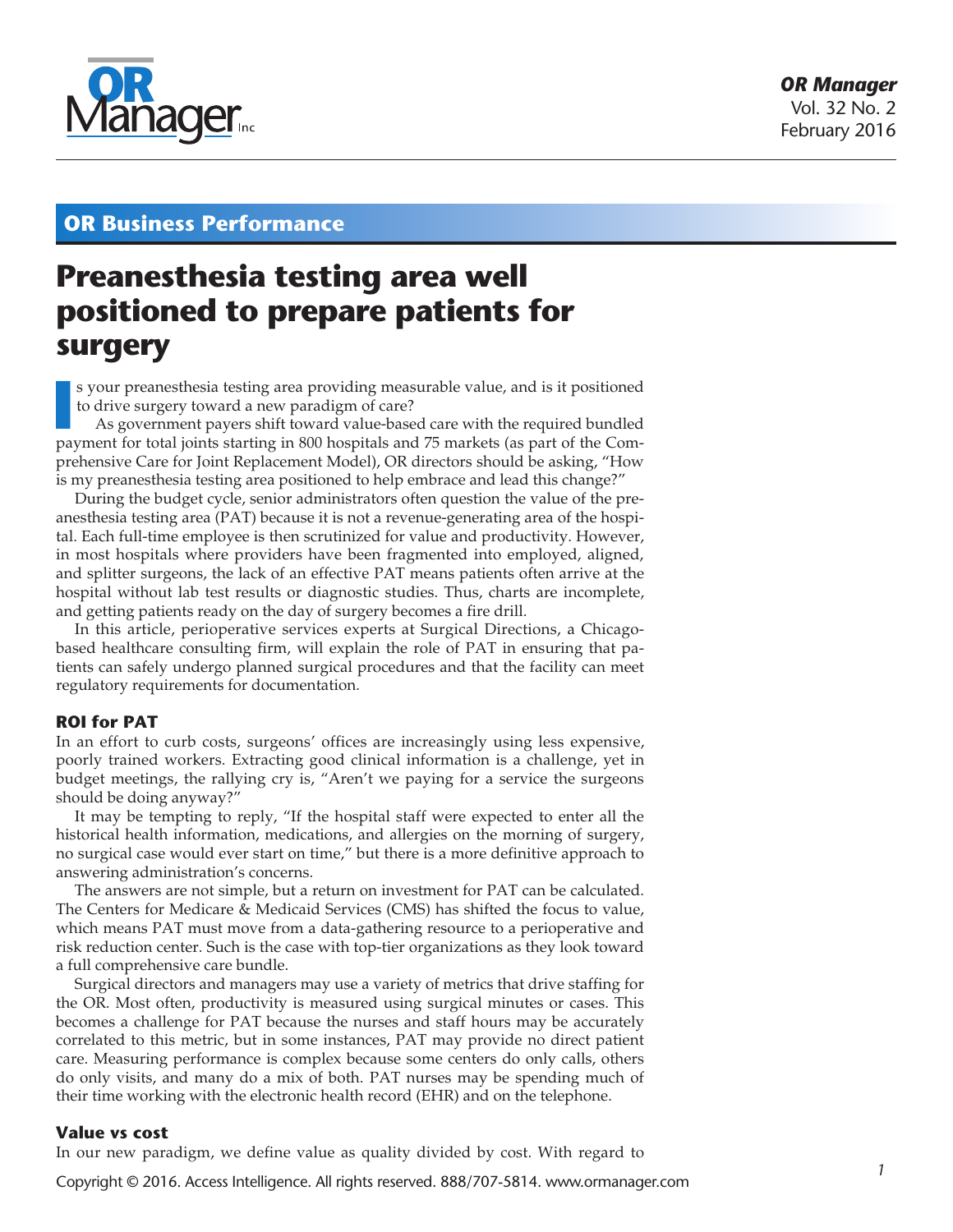

PAT, how are value and cost per patient measured? One way is to measure the cost of service per patient evaluated. Cost per patient may be calculated by totaling the clinical and clerical staff expense  $+/-$  overhead expenses  $\div$  the total number of patients evaluated (by phone or visit). Another way is to subtract the revenue from laboratory testing done at the center. The costs vary widely at different sites, but we use a benchmark of <\$50 per patient.

On the quality side, one need look no further than cancellations or delays caused by medical reasons as a justification for PAT. A 2012 study at Tulane University in New Orleans reported that, for 10 different surgical specialties, the average cost of cancellation was \$2,924. Using this benchmark and tracking cancellations by reason, one can apply the following formula:

Total cost = total cancellations for medical reasons x total number of cancellations.

Costs of delays caused by inadequate clinical information, optimization notes, or a blank nursing database on the morning of surgery are quantifiable by multiplying total minutes delayed by a published benchmark cost per OR minute of \$30. Surgical Directions has long used a benchmark of <1% cancellations with a 95% on-time start. If PAT is not providing the value an organization demands, a thorough analysis is warranted to uncover deficiencies and create a targeted action plan.

### **Resource needs**

Part of any quality evaluation is a clear map of the current processes and tools available to the PAT staff, with a careful review of the EHR. Are all providers documenting in one record, or is the EHR a hospital-based record that requires redundant documentation of all clinical information from outside providers? Often not all providers are on the system, and getting clinical information from them costs time and money.

Observation and timing of staff placing calls and conducting visits are also very important in determining how staff are allocated. We strongly recommend allowing 50 minutes for visit times and 40 minutes for call appointments. Both calls and visits should be scheduled.

Setting expectations for time and determining how many calls or visits a provider accomplishes during a shift is a way to distinguish high and low performers. Using the high performer as an example can help to bring all staff into alignment.

Every workstation should have dual computer screens, and providers should review available clinical information prior to initiating a call or visit. Knowing the health history of the patient before arrival can not only help the patient feel that the team is prepared but also allows more time for education and questions.

In conducting a Lean Six Sigma evaluation of current processes, it is essential to review which tools staff are using. Anesthesia providers' involvement in the presurgical evaluation process is critical, and they must approve the tools used in PAT. Three required tools include:

- • laboratory matrix by procedure and comorbid disease
- medication management matrix
- abnormal lab test guidelines.

### **Laboratory guidelines**

PAT testing has come under intense scrutiny because much of the testing has uncertain value, as demonstrated by the exhaustive review published by the Agency for Healthcare Research and Quality. Their study cited the clear lack of value for presurgical testing for cataract extraction in impacting outcomes. Additionally, electrocardiograms (ECGs) received a "D" score for usefulness by the US Preventive Task Force in its 2012 study.

# *Risk reduction screening tools*

- • Anemia/blood count protocol
- Cardiac risk tool—cardiac risk calculator
- • Chronic pain/multimodal pain and narcotic use
- Depression screening
- • Delirium screening (mini cognition)
- • Deep vein thrombosis risk analysis
- Diabetes assessment
- Frailty assessment
- Morse tool for falls
- Nutritional status evaluation
- • Obstructive sleep apnea screening (Stop-Bang)
- Pacemaker and implantable cardioverter defibrillator management
- • Postoperative nausea and vomiting screening tool
- • Postoperative pneumonia calculator
- Risk of readmission tool.

*Source: Surgical Directions. Used with permission.*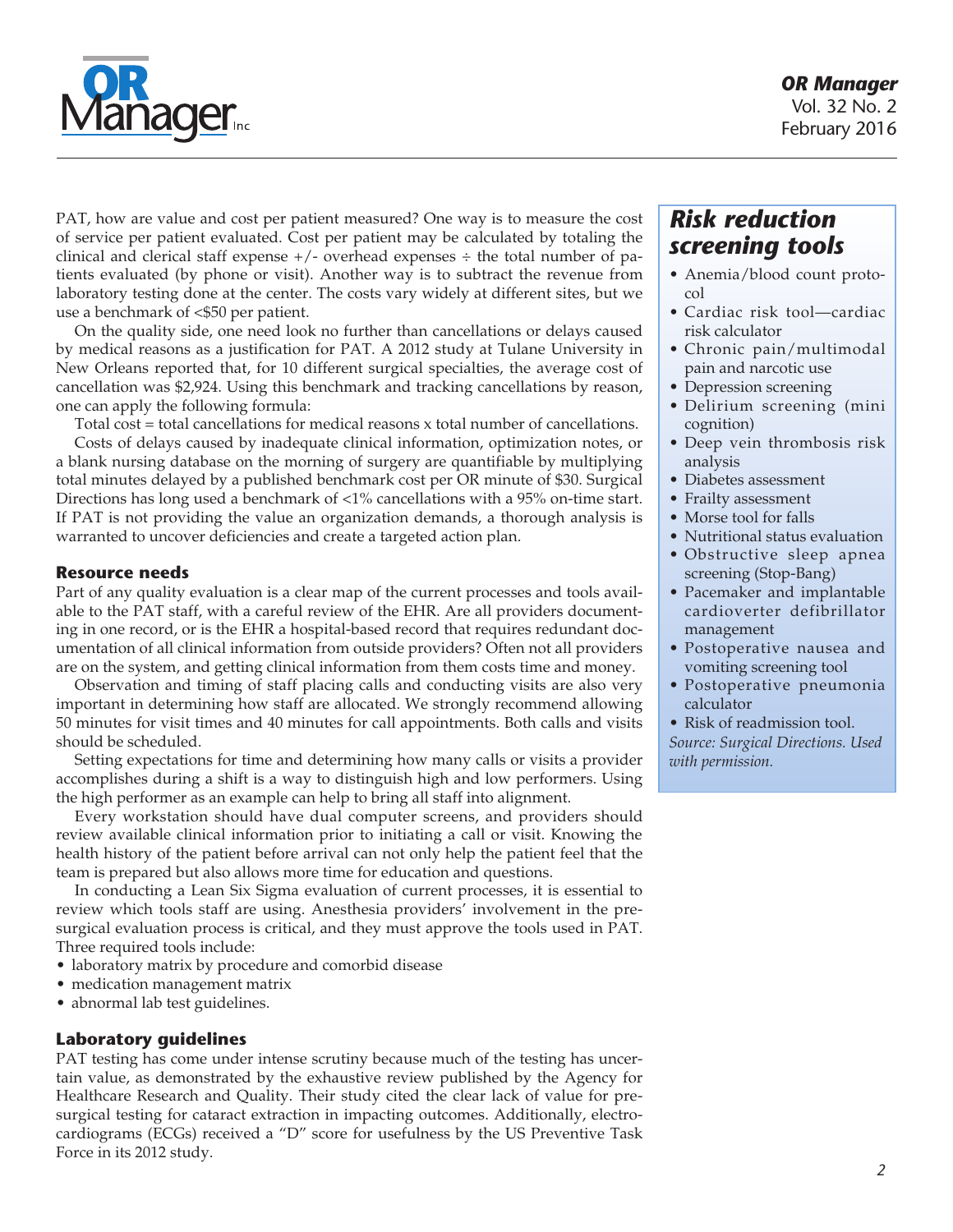

Reducing preoperative laboratory testing is a big focus for many top-tier systems as they prepare for bundled payment and capitated care. Currently, CMS will not reimburse providers for hospital-based lab studies that are not completed within 72 hours of hospital admission. In the future, bundled payment timing will likely be irrelevant, but for now, careful attention should be paid to ensure full reimbursement for every case.

A grid approach can be used to determine the need for lab studies (sidebar, p 27). This grid should drive decisions based on both the complexity of the surgery and the patient's comorbid disease state. Many organizations have adopted a guideline for accepted results of ECGs for 6 months to 1 year and chemical lab

## **Guide for ordering preoperative lab tests**

| Low-risk procedures<br>Cardiac risk $< 1\%$           | Cataracts, skin procedures,<br>breast biopsies,<br>esophagogastroduodenoscopy,<br>colonoscopy                                                               | No labs required                                                                   |
|-------------------------------------------------------|-------------------------------------------------------------------------------------------------------------------------------------------------------------|------------------------------------------------------------------------------------|
| Intermediate-risk<br>procedures<br>Cardiac risk 1%-5% | Abdominal procedures, thoracic<br>procedures, total hip replacement,<br>total knee replacement,<br>prostatectomy, carotid surgery,<br><b>ENT</b> procedures | Labs based on<br>comorbid disease state<br>as outlined in lab grid                 |
| High-risk procedures<br>Cardiac risk $>5\%$           | Vascular and all major emergent<br>procedures: Abdominal aortic<br>aneurysm, cardiothoracic                                                                 | Minimum labs include<br>electrocardiogram,<br>complete blood count,<br>chemistries |

*Source: Surgical Directions. Used with permission.*

tests for at least 3 months, provided there has been no change in the patient's health. The anesthesia department's grid for specific lab tests based on a patient's comorbid disease state should be used in conjunction with this guideline.

Decision makers must review a patient's lab test results before the day of surgery. Not every abnormal lab test based on a lab test's parameters needs follow up. Many PAT staff hours are spent chasing abnormal results that will never cause a case cancellation. The anesthesia group should develop an accompanying abnormal lab test grid with result values that may put a case at risk for cancellation.

### **Medication management**

All providers should work from a standardized document for managing medications prior to surgery. Seeking input from pharmacy, medical specialists, and published evidence will help guide a clear protocol for medication management. Particular attention must be given to antidiabetics, antihypertensives, diuretics, and anticoagulants.

With all of the new anticoagulants on the market and increasing use of regional blocks and catheters, it is essential to have a strategy for managing anticoagulant medications. All PAT providers should identify patients who have had a cardiac stent or need bridging therapy for mechanical heart valves and those at high risk for deep vein thrombosis. Before changing any anticoagulant, consult with the patient's cardiologist or the prescribing provider.

Regardless of whether calls only, visits only, or a mixed process is used, staff deployment is key to optimal productivity. Decide how many staff are needed to serve the patient population, and then deploy one to three of the staff nurses as the abnormal or "abby nurses" who contact providers when additional clinical information is needed. As the date of surgery approaches, the "abby nurse" understands the full clinical history of the surgical patient. Any patients with special needs should be reviewed in the daily OR huddle.

### **Risk reduction strategies**

In addition to the routine evaluation of a patient's past clinical history, many PATs